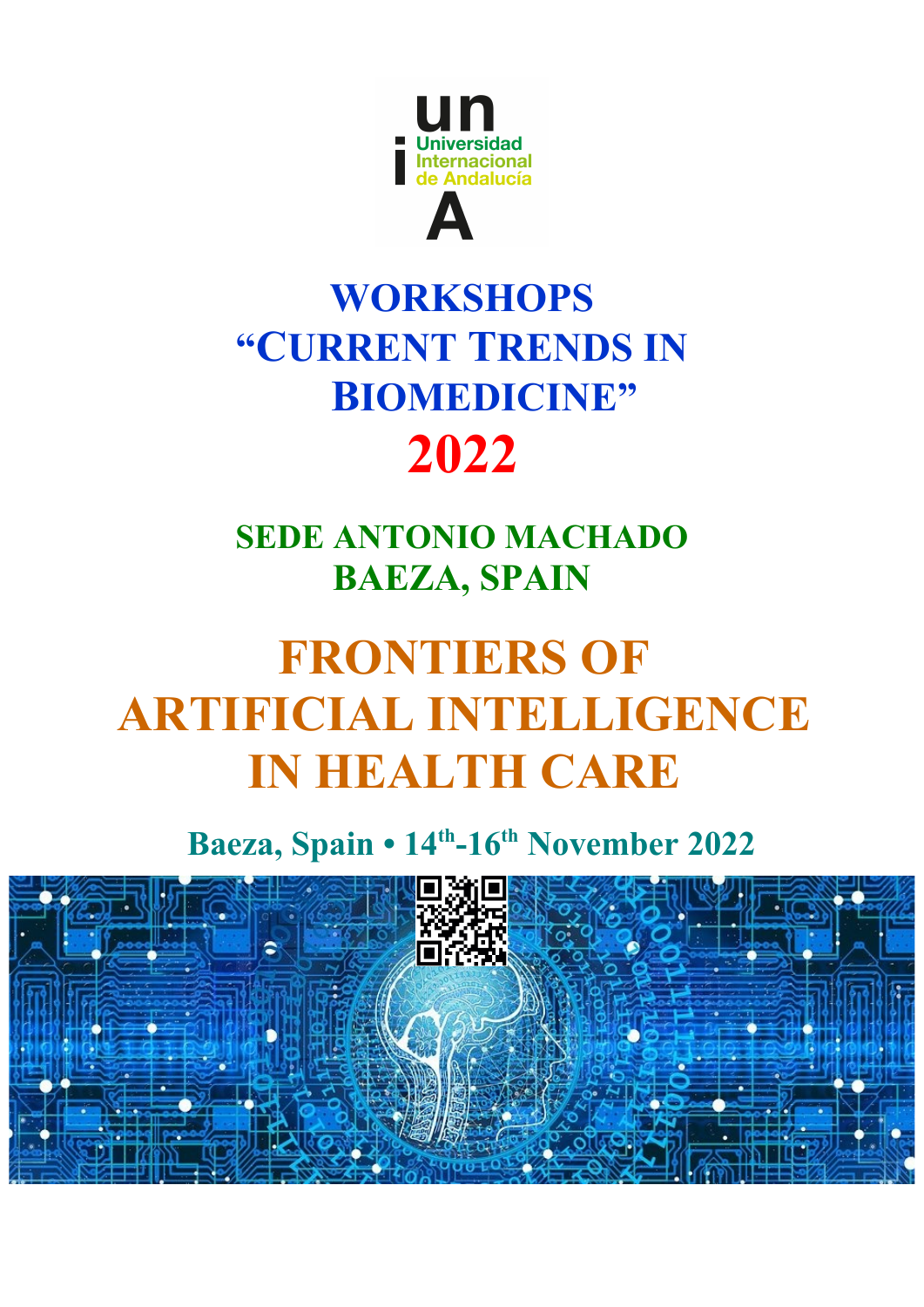

**Organized by:** 

**Joaquín Dopazo** Sevilla, Spain.

**TSU** 

**María Rodríguez Martínez** Zurich, Switzerland.

**Sponsors:**





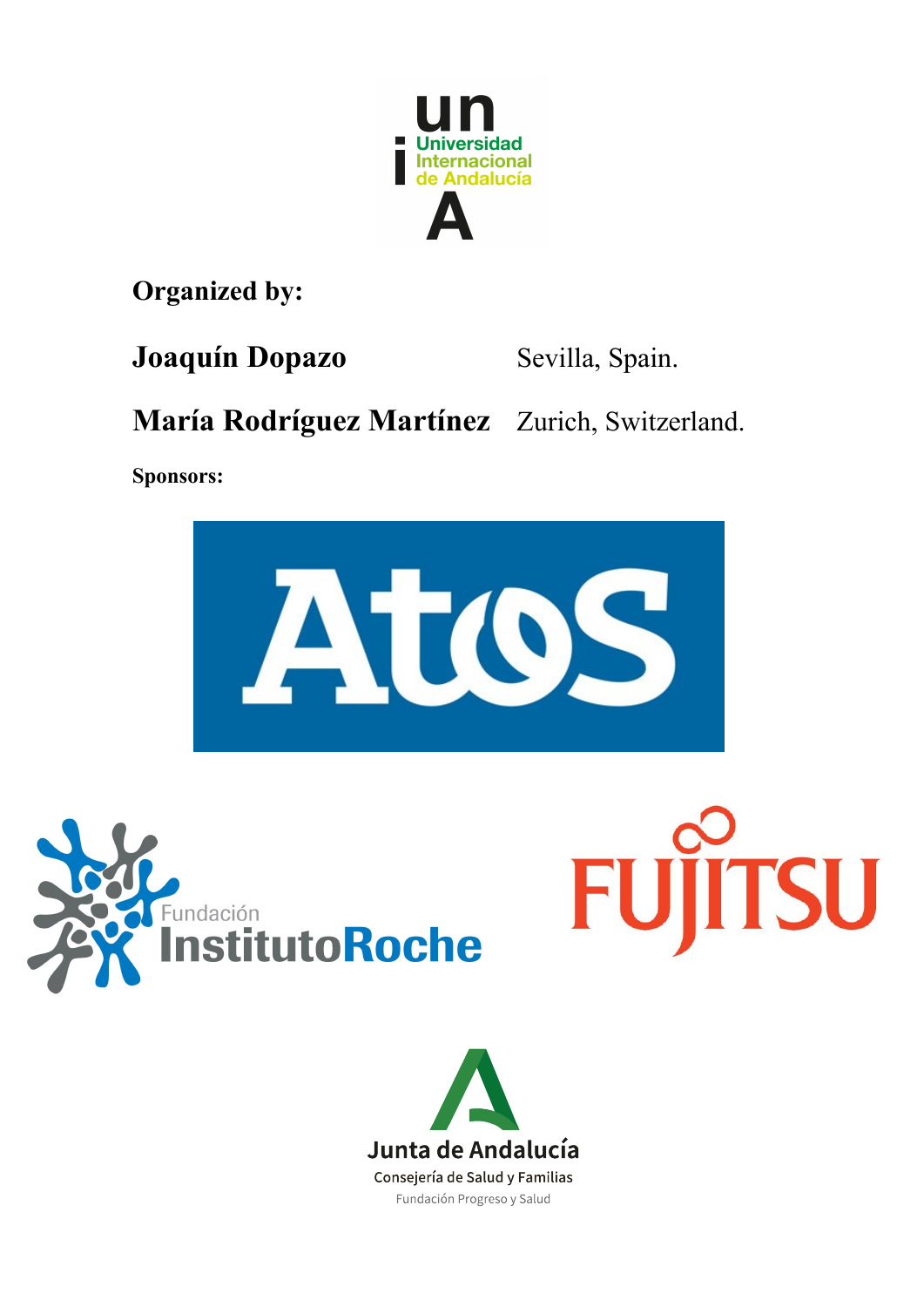

#### **SCOPE**

It has been estimated that the whole medical knowledge doubles approximately every year and by the end of 2021 it will happen every 2 months. Nowadays the health system is one of the major data generators, which, in combination with the enhanced computing power is paving the way for a pervasive use of artificial intelligence (AI) to manage, interpret and generate new knowledge from biomedical data at an unprecedented scale. This disruptive transformation introduced by AI in medicine is beginning to have a strong impact at different levels. At health system level, by the potential for real world data (RWD) analysis to foster evidence-based decision support systems and policies; actually, the recent COVID-19 pandemic is an example of how AI can be used to optimize resources. For clinicians, by the ongoing success in the way medical image, including radiography, electrocardiograms, digital pathology, etc., is processed, providing rapid, accurate image interpretation for the new, and, in general, for the potential reduction of medical errors. Moreover, new ways to analyse genomic data allow better patient stratification and the identification of more accurate biomarkers. AI is opening new, yet unexplored avenues for generating biological and medical knowledge linking both, genetic variation and environment, to phenotypes by analyzing clinical and genomic Big Data together. However, most of these data are affected by data protection rules and reside within restricted access hospital environments, which has fostered the emergence of some imaginative recent proposals such as federate AI learners or the generation of highly realistic simulated patients based on deep learning networks. All these novelties brought about by AI are not exempt of limitations, including privacy and security issues, bias, and lack of interpretability, and will be discussed in this workshop along with the future directions of AI in biomedicine.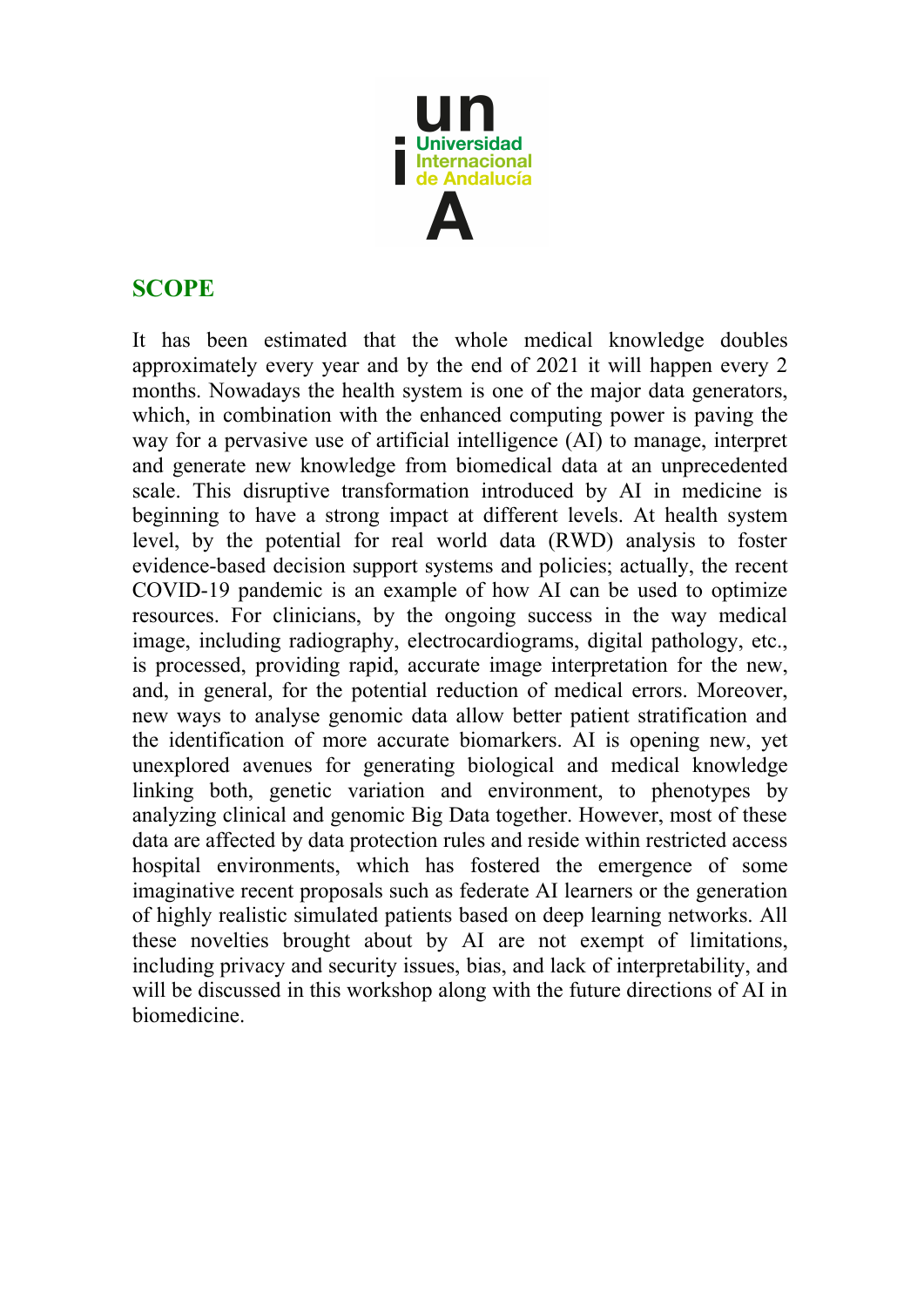

#### **FORMAT OF THE WORKSHOP**

The workshop will bring together a maximum of 15 speakers and 35 participants, to form a group of around 50 people. The scientific programme will start in the morning of Monday, November 14<sup>th</sup>, and will end around noon on Wednesday, November  $16<sup>th</sup>$ . Ample time for informal discussion will be reserved. Participants will be invited to present a poster.

#### **VENUE OF THE WORKSHOP**

The workshop will be held in Baeza, at the "Sede Antonio Machado", a XVII century building turned into a Conference Centre of the Universidad Internacional de Andalucía (UNIA). This Seat includes a residence, where participants will be accommodated. Baeza is a World Historic Heritage town, renowned for its Renaissance and Gothic buildings.

#### **SPEAKERS**

|                       | <b>Bissan Al-Lazikani</b> Division of Cancer Medicine / Department of<br>Genomic Medicine; The University of Texas, MD<br>Anderson Cancer Center. Houston, TX, USA.                                                                       |
|-----------------------|-------------------------------------------------------------------------------------------------------------------------------------------------------------------------------------------------------------------------------------------|
| <b>Spyridon Bakas</b> | Center for Biomedical Image Computing and<br>Analytics (CBICA) / Department of Radiology<br>and Department of Pathology and Laboratory<br>Medicine, Perelman School of Medicine;<br>University of Pennsylvania. Philadelphia, PA,<br>USA. |
| <b>Rich Caruana</b>   | Microsoft Research Lab – Redmond. Redmond,<br>WA, USA.                                                                                                                                                                                    |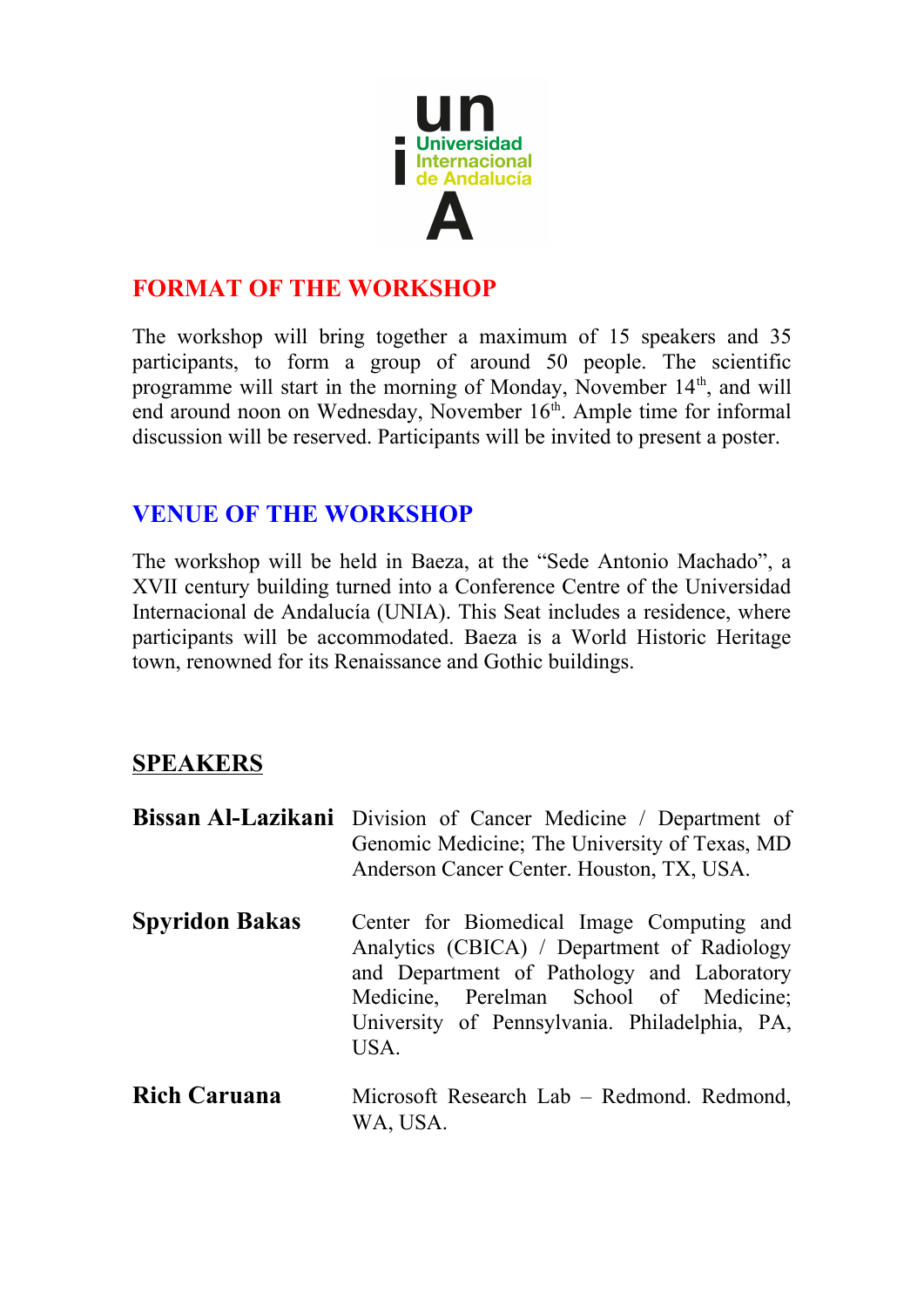

**Joaquín Dopazo** Clinical Bioinformatics Area, Fundación Progreso y Salud (FPS), CDCA / Computational Systems Medicine, Institute of Biomedicine of Seville (IBIS) / Bioinformatics in Rare Diseases (BiER), Centro de Investigación Biomédica en Red de Enfermedades Raras (CIBERER), FPS / FPS/ELIXIR-es; Hospital Virgen del Rocío. Sevilla, Spain.

- **Smita Krishnaswamy** Departments of Genetics and Computer Science, Yale School of Medicine. New Haven, CT, USA.
- **Karim Lekadir** Departament de Matemàtiques i Informàtica, Universitat de Barcelona, Artificial Intelligence in Medicine Lab (BCN-AIM). Barcelona, Spain.
- **Bastian Rieck** Helmholtz Munich, Institute of AI for Health. Munich, Germany.
- **María Rodríguez Martínez** Computational Systems Biology Group, IBM Research Europe – Zurich. Rüschlikon, Switzerland.
- **Oliver Stegle** European Molecular Biology Laboratory, Genome Biology Unit / Division of Computational Genomics and Systems Genetics, German Cancer Research Center (DKFZ). Heidelberg, Germany.